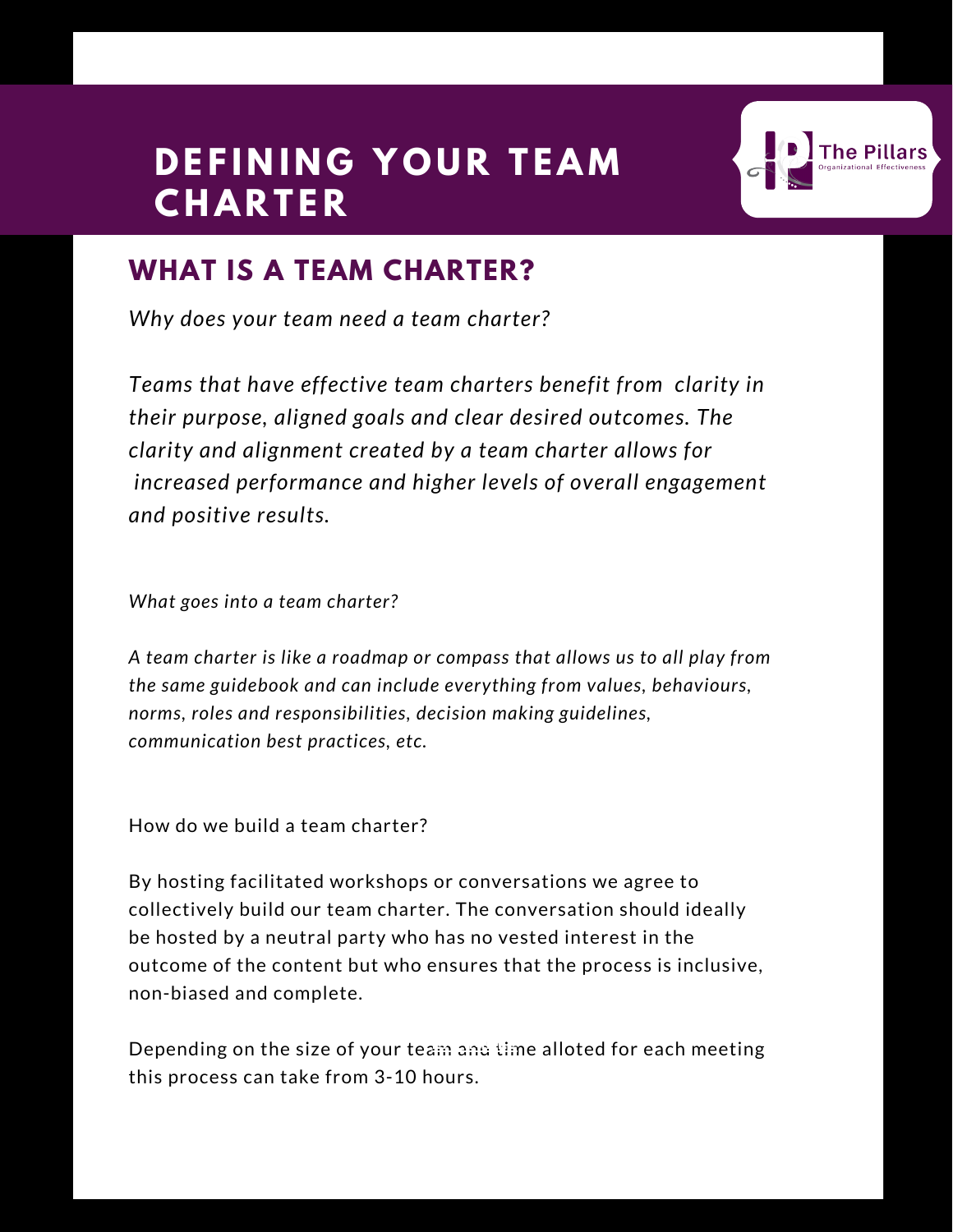### **PART 1: PERSONAL AND TEAM VALUES**

Setting the stage - both reflective, sharing and group discussion as to the values we hold on a personal and team level.

- Sharing personal values with participants/colleagues, including a brief definition and example to understand each other at a different level.
- **2** Group discussion around each person's values to better understand why they hold this value and how it translates into their team and work. **EXAMPLE**
- **3** Align on the top team values that will drive our behaviour. This includes a brief definition of each value. Specify the behaviours that accompany the values.
	- One of my top two values is courage. To me, courage means sharing my opinion even when it may contradict what the majority believes. Recently, I raised concerns about the ethics of requiring employees to identify themselves on company surveys despite my colleagues being in agreement with the proposed practice.

#### **TIP**

Ask questions to elicit more details if necessary.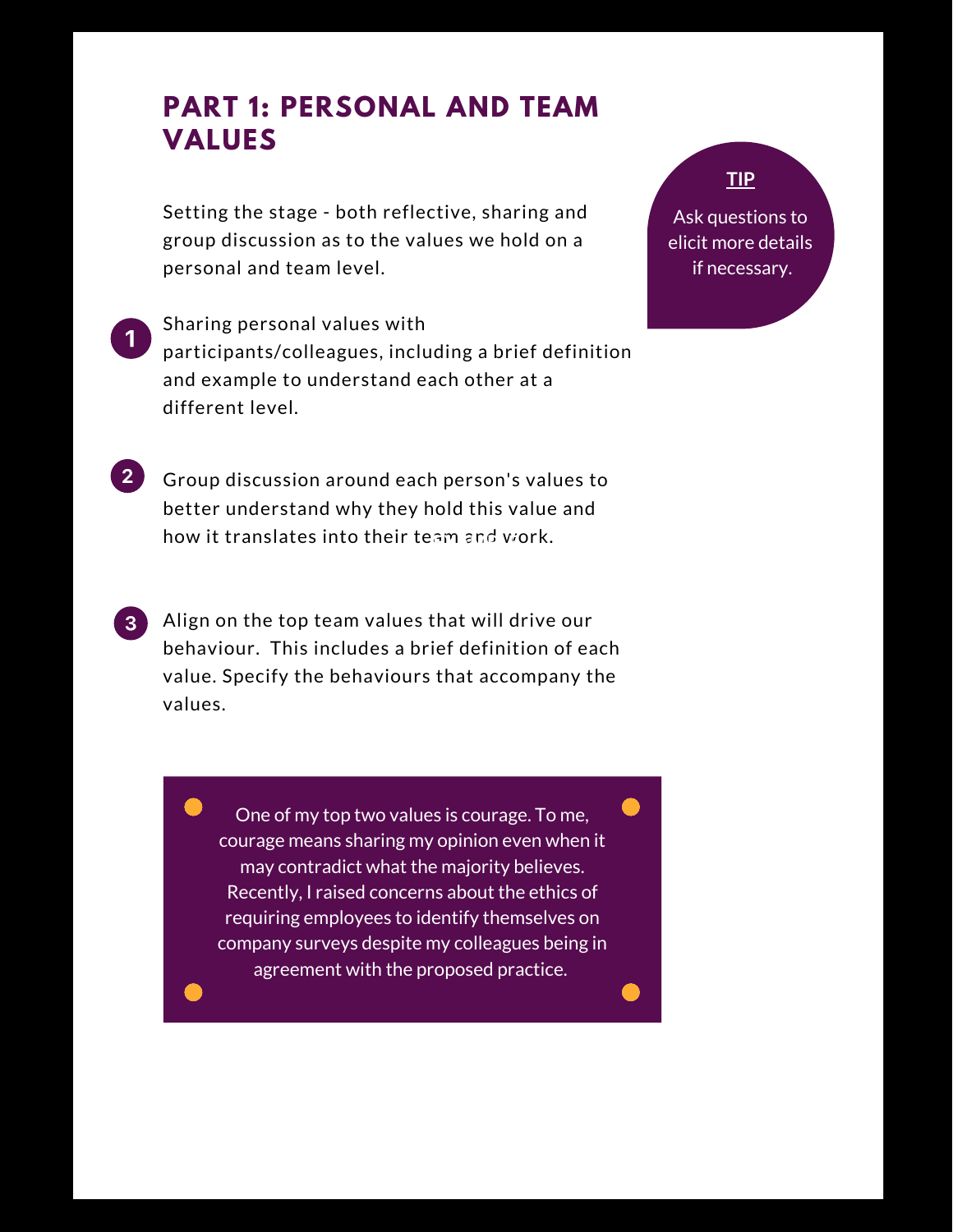### **PART 2: NORMS**

After sharing their personal values, the team works to define the norms that are needed in order to put the values and team vision into everyday life.

Once the team has developed the norms that they feel 2 they would like to have as their guiding principles then it is critical to define how we will put the norms into practice.

**Example of a norm** What do you mean by this?

#### **Why norms matter**

Does everyone agree with the proposed values? What changes need to be made to the proposed values? Are there values which should be removed? Are there values which are missing?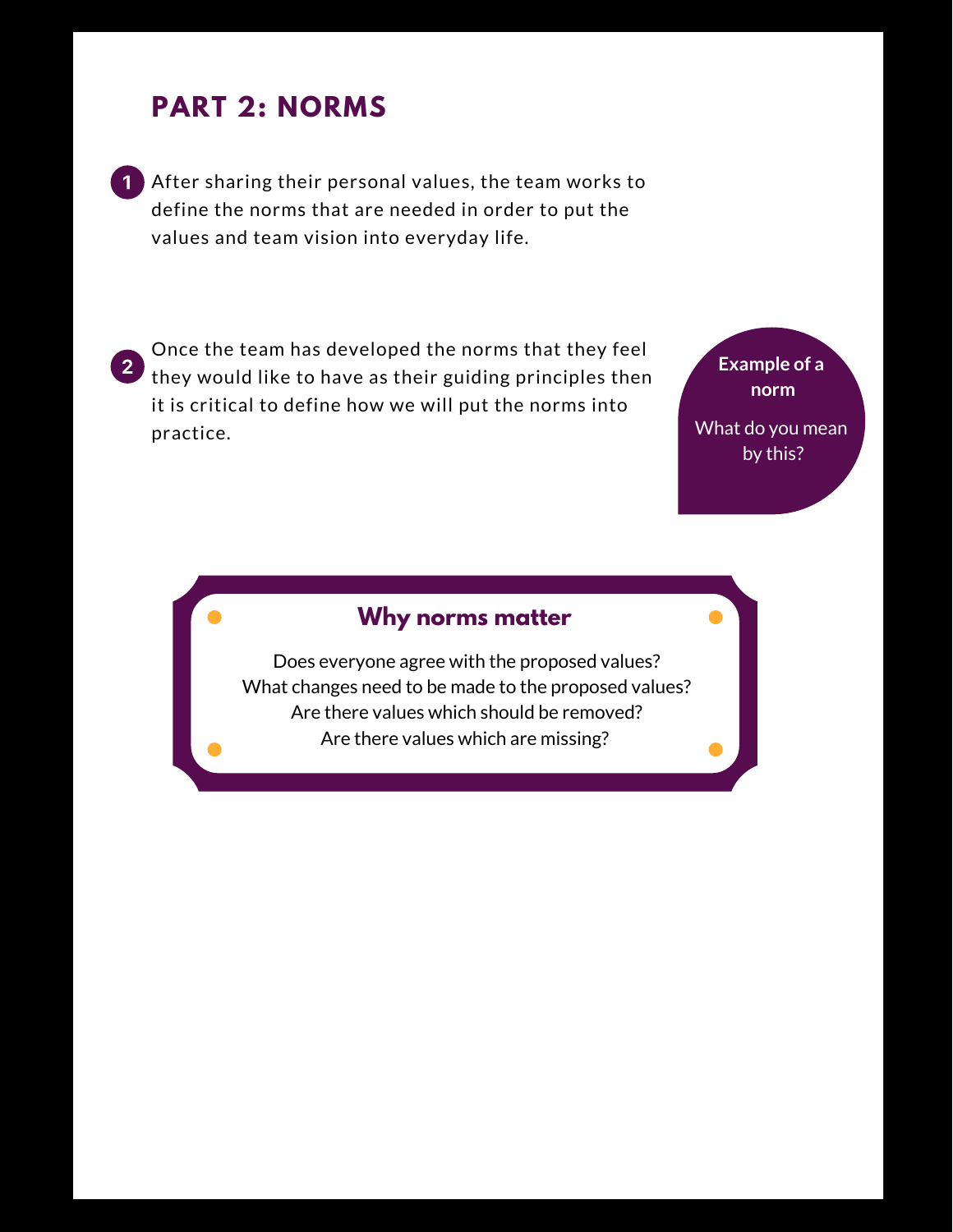## **PART 3: SPECIFYING BEHAVIOURS**

**1** A facilitated approach to further identify the behaviours associated with the organization's valuesthe values the team resonates with and their specific behaviours.

This process is not a one and done but rather a well thought out identification for the team. This typically involves some pre work as well as mini group discussions to finalize the behaviours for the team.

Facilitate a discussion of the proposed behaviours.

 $2<sup>1</sup>$ 

 $\mathbf{3}$ 

Determine a final list of behaviours for each value.

#### **TIP**

Provide an example of how to translate a value into a list of behaviours.

#### **Example of a clarifying question:**

Can you give me an example of this?